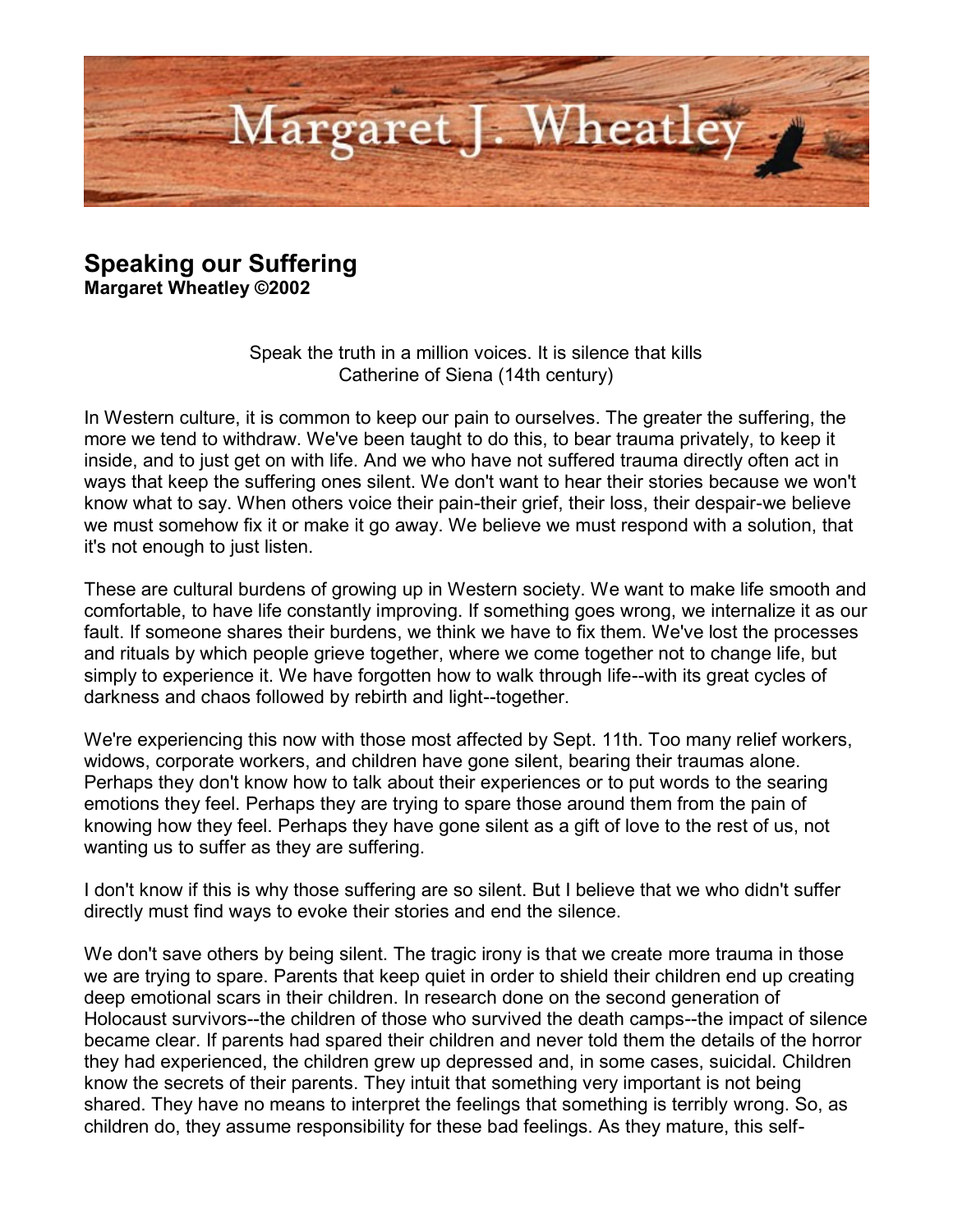loathing manifests as depression and, sometimes, self-destruction. The antidote for these children is to hear the stories, to break the silence. If they are adults and their parents have died, they need to hear the stories from other survivors of their parent's generation.

There are other reasons we must find ways to break the silence. When people tell their stories, they are capable of healing themselves. The act of telling our story, and feeling that we are being listened to, is one of the simplest ways to heal. A young South African woman taught a profound lesson about listening. She was sitting in a circle of women from many nations, and each woman had the chance to tell a story from her life. When her turn came, she began quietly to tell a story of true horror--of how she had found her grandparents slaughtered in their village. Many of the women were Westerners, and in the presence of such pain, they instinctively wanted to do something. They wanted to fix, to make it better, anything to remove the pain of this tragedy from such a young life. The young woman felt their compassion, but also felt them closing in. She put her hands up, as if to push back their desire to help. She said: "I don't need you to fix me. I just need you to listen to me."

That's all we need to do: listen. Not judge, not recommend, not fix. Just listen, bearing witness, keeping our hearts open. Parker Palmer said this beautifully: "The soul doesn't need to be fixed or saved. It needs to be received." (Spirituality and Health article on We all became contemplative on Sept. 11, \*\* Editor: please find exact quote.)

What can we do to receive those among us who are suffering? What can we do to invite them to tell their stories and reveal their sorrow? Here are just a few suggestions:

We can expect that triggering events, such as the 1st year anniversary, will stir up deep emotions. We can make sure we are available for those anniversaries, and offer ourselves as quiet companions, available to listen.

We can share our own vulnerability as a means to prime others to share theirs.

If someone does begin to tell their story, we can restrain ourselves from commenting, advising, or interrupting. We can exercise the discipline of good listening, and the faith that that is sufficient for healing. It doesn't help to say "I know just how you feel" or "I had that experience once also." The discipline is to just sit there with our hearts open, absorbing their story into our being.

It helps to visualize the story siting there in the space between us. The story is what it is, it doesn't require comments or interpretation.

At the end of the story, we can express our gratitude that it was shared. And we can offer to listen again, to another story when it needs to be told.

If we are able to be good listeners, we will discover that it is possible for people to heal themselves. During the Truth and Reconciliation Commission hearings in South Africa, many of those who testified to the atrocities they had endured under apartheid spoke of being healed by their own testimony because they knew the nation was listening. A young man who had been blinded when a policeman shot him in the face at close range said: "I feel what has brought my eyesight back is to come here and tell the story. I feel what has been making me